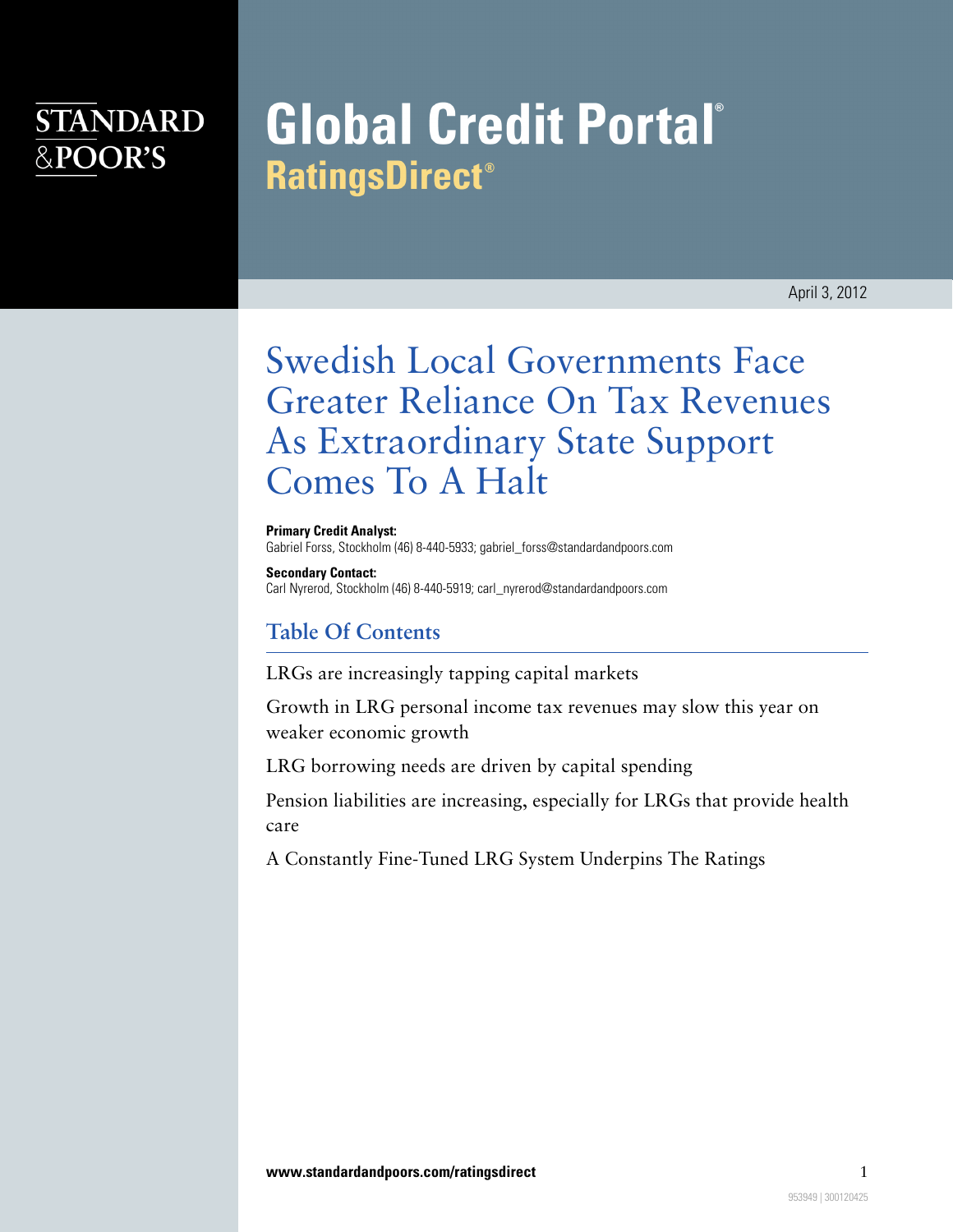# Swedish Local Governments Face Greater Reliance On Tax Revenues As Extraordinary State Support Comes To A Halt

The operating balances of rated Swedish local and regional governments (LRGs) are likely to decline over the next two years from the relatively strong levels of 2010 and 2011, Standard & Poor's Ratings Services believes. This is because the central government has now phased out extraordinary state support schemes introduced in 2009 to help the sector recover from the 2008-2009 financial crisis. In view of our base-case assumption that tax revenues will show only modest growth due to slowing growth in the Swedish economy in 2012, we think rated Swedish LRGs will face testing budgetary conditions over the next two years.

Faced with declining growth in operating revenues while continuing ambitious capital spending, rated LRGs will, in our view, increasingly finance their investments by issuing debt on the capital markets. Nevertheless, in our base-case scenario, we do not expect their budgetary performance to decline significantly because we believe the LRGs we rate have sufficient flexibility, primarily through possible spending cuts and increases in local income tax rates, to lessen the impact of budgetary shortfalls. Accordingly, we forecast that Sweden's rated LRGs will accumulate debt at a moderate pace over the next two years to finance their capital spending. We consider, however, that the Swedish LRGs we rate have sufficiently strong individual credit profiles to withstand a moderate medium-term decline in tax revenues without putting significant pressure on the current ratings. Consequently, all rated Swedish LRGs have stable or positive outlooks.

## <span id="page-1-0"></span>**LRGs are increasingly tapping capital markets**

To achieve cost efficient funding and improve funding flexibility, we expect LRGs to turn increasingly to the capital markets over the next few years. Moreover, we note that investors increasingly require LRG note programs to have ratings. Consequently, we expect that this will lead more LRGs to seek debt ratings in the next few years. We have already seen a clear increase in issuance of commercial paper and medium-term notes by larger LRGs over the past two years, and have assigned several new ratings in the sector. In 2010, we assigned new ratings to the municipalities of Orebro (AA+/Stable/A-1+), Helsingborg (AA+/Stable/A-1+), Huddinge (AA+/Stable/A-1+), Norrkoping (AA+/Stable/A-1+), and Lund (AAA/Stable/A-1+). In 2011, we rated the city of Malmo (AAA/Stable/A-1+) and the municipality of Sodertalje (AA+/Stable/A-1+). So far in 2012 we have assigned ratings to the City of Boras (AA+/Stable/A-1+). Several municipalities have also set up in-house banks to initiate or expand the financing of their respective municipal companies within their municipal treasuries.

We currently rate 14 municipalities and two county councils/regions out of a total of 290 municipalities and 20 county councils in Sweden (AAA/Stable/A-1+). Our ratings cover about 35% of the country's population. In terms of issuance volumes, we rate most domestic LRG entities with outstanding capital market debt.

| <b>Rated Swedish Local And Regional Governments</b> |                             |                                     |  |
|-----------------------------------------------------|-----------------------------|-------------------------------------|--|
|                                                     | <b>Issuer credit rating</b> | <b>Nordic national scale rating</b> |  |
| City of Boras                                       | AA+/Stable/A-1+             | $K-1$                               |  |
| Goteborg (City of)                                  | AA+/Stable/A-1+             | $K-1$                               |  |
| Helsingborg (City of)                               | AA+/Positive/A-1+           | $K-1$                               |  |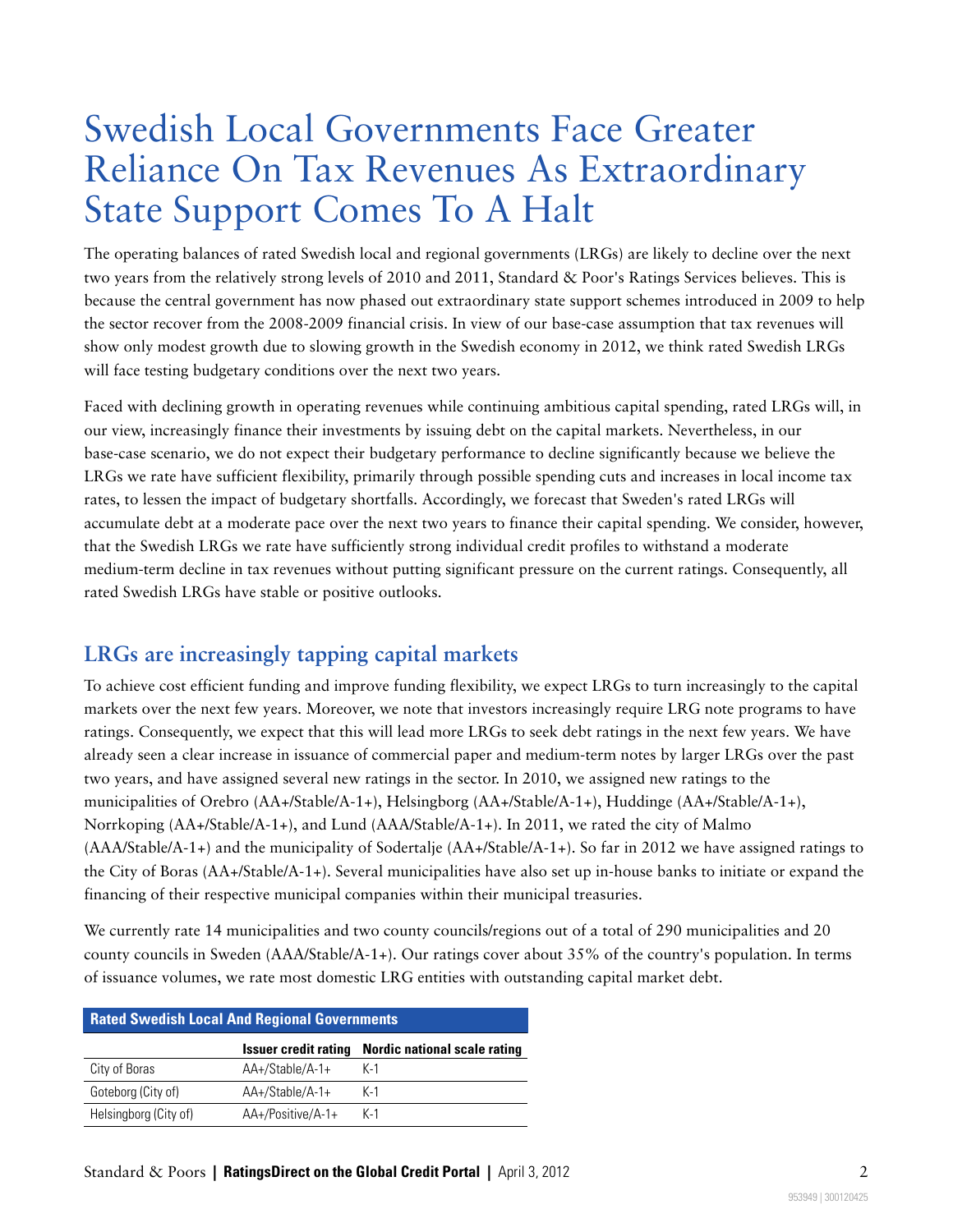| <b>Rated Swedish Local And Regional Governments (cont.)</b> |                   |       |  |
|-------------------------------------------------------------|-------------------|-------|--|
| Huddinge (Municipality of)                                  | AA+/Stable/A-1+   | $K-1$ |  |
| Lund (Municipality of)                                      | AAA/Stable/A-1+   | $K-1$ |  |
| Malmo (City of)                                             | AAA/Stable/A-1+   | $K-1$ |  |
| Norrkoping (Municipality of)                                | AA+/Stable/A-1+   | $K-1$ |  |
| Orebro (Municipality of)                                    | AA+/Stable/A-1+   | $K-1$ |  |
| Stockholm County Council                                    | AA+/Stable/A-1+   | $K-1$ |  |
| Stockholm (City of)                                         | AAA/Stable/A-1+   | $K-1$ |  |
| Sundsvall (Municipality of)                                 | AA+/Stable/--     | $K-1$ |  |
| Municipality of Sodertalje                                  | AA+/Stable/A-1+   | $K-1$ |  |
| Taby (Municipality of)                                      | AAA/Stable/--     | $K-1$ |  |
| Uppsala (City of)                                           | AA+/Positive/A-1+ | $K-1$ |  |
| Vasteras (City of)                                          | AA+/Stable/A-1+   | $K-1$ |  |
| Vastra Gotaland (Region of)                                 | AAA/Stable/A-1+   | $K-1$ |  |

Ratings as of April 3, 2012.

We now rate a total of 16 Swedish LRGs, all of them in the 'AA+' to 'AAA' range (see table). Our outlook on 14 is stable, while two have positive outlooks. In 2011, we took three rating actions on LRG entities with existing ratings. In March, we revised the outlook on Helsingborg to positive to reflect our expectations of strengthened liquidity. In April, we upgraded the municipality of Sundsvall to 'AA+' to reflect its strong economic position. In December, we revised the outlook on Uppsala to positive, again to reflect strengthened liquidity.

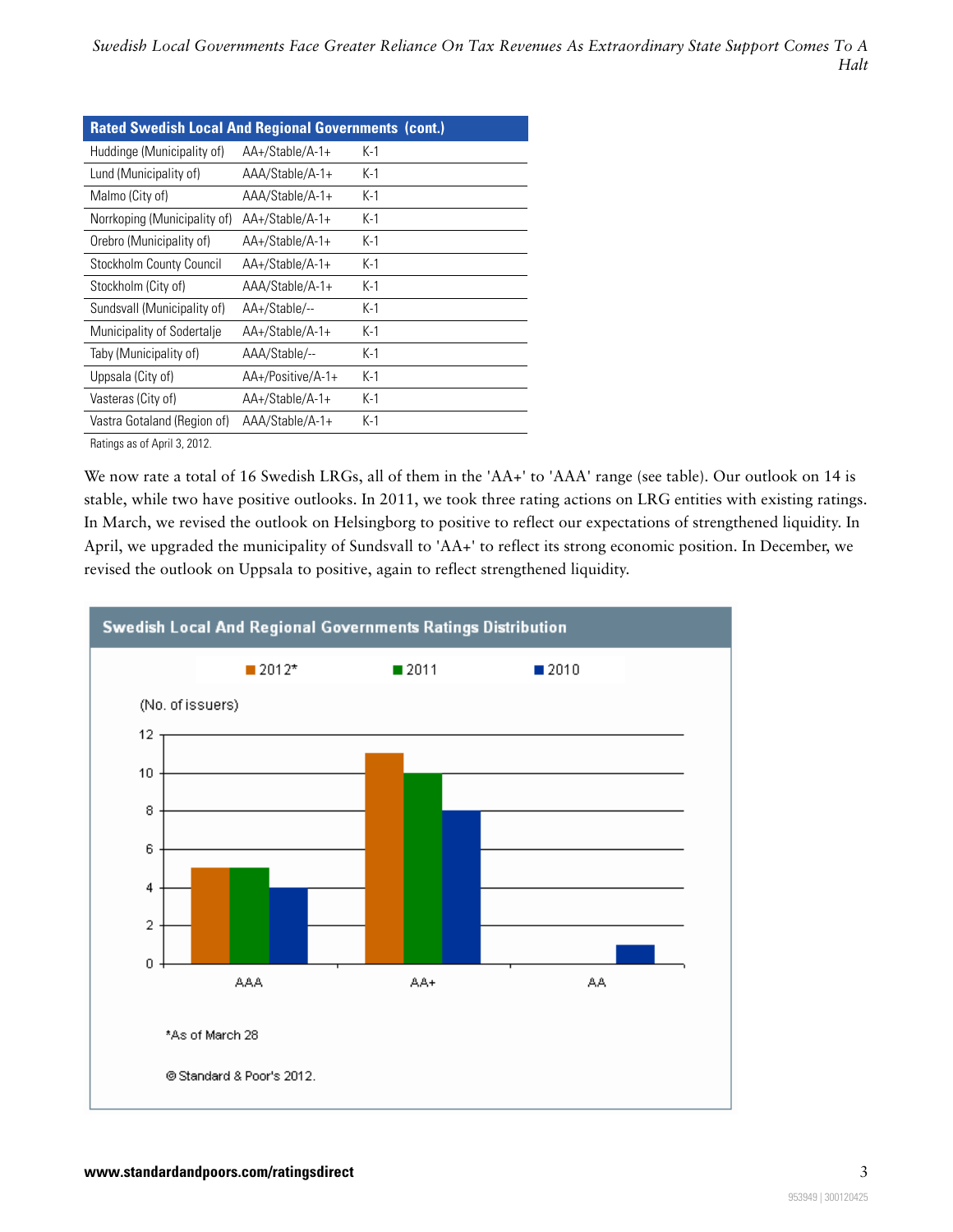*Swedish Local Governments Face Greater Reliance On Tax Revenues As Extraordinary State Support Comes To A Halt*

#### <span id="page-3-0"></span>**Growth in LRG personal income tax revenues may slow this year on weaker economic growth**

The budgetary performance of Swedish LRGs is likely to weaken this year in line with slowing growth in the Swedish economy and a resulting decline in tax income, in our view. We expect the Swedish economy to lose growth momentum over the coming months after a strong rebound over the past two years, with real GDP growth of 5.7% in 2010 and another robust performance in 2011. This is because the recovery was fueled mainly by strong external demand from Sweden's main trading partners, the euro area, Norway, Denmark, the U.K., and the U.S. This year, we expect growth in these economies to slow. While the solid recovery demonstrated the resilience of the Swedish economy, the global recession has highlighted its susceptibility to slumps in external demand (for further details see "Sweden (Kingdom of)", published Dec. 15, 2011, on RatingsDirect on the Global Credit Portal.

Rated Swedish LRGs had healthy budgetary performances in 2011, though more modest than in 2010. We estimate that rated LRGs posted average operating balances of about 4% of operating revenues in 2011, down from 5% in 2010. It is uncertain how rated LRGs will perform in 2012 now that all the extraordinary grants extended in 2009 have been removed. In our base-case scenario, we forecast the average operating balance of Swedish LRGs will decline, but remain positive at 2%-3% of operating revenues. However, we consider the LRGs that we rate to be well positioned to deal with further deterioration in their budgetary performance if tax revenues prove lower than we currently assume. If the sector's tax revenue significantly deteriorates, we believe Swedish LRGs would use their budgetary flexibility to compensate for any shortfalls, primarily through spending cuts and increases in local income tax rates.

#### <span id="page-3-1"></span>**LRG borrowing needs are driven by capital spending**

In response to limited revenue growth over the next few years, we anticipate that rated Swedish LRGs will continue to control spending. Consequently, we do not expect any borrowing needs as a result of operational deficits. Because debt maturities in Sweden have historically been short term, LRGs have used gross borrowing mainly to refinance maturing debt. In the years ahead, our base case assumes that any borrowing needs will result from financing capital spending, refinancing existing loans, and funding investment in municipal companies.

We, however, anticipate that rated LRGs will maintain reasonably high capital spending in 2012, in line with the wider domestic LRG sector. This higher capital spending is likely to result in a net borrowing need.

In our base-case scenario, we estimate the average investments of rated LRGs in 2012 will amount to 7% of total spending, a level similar to that of 2011. These investments refer to capital spending by core municipal entities, but exclude investments by municipal companies. To the extent that these companies use the in-house bank, we capture the associated debt financing of their investments in our tax-supported debt ratio, which we estimate at a modest average 40% of consolidated revenues for rated Swedish LRGs. By year-end 2012, we forecast the average tax-supported debt of rated Swedish LRGs will have increased to about 45% as a consequence of debt-financed investment. Although we expect rated LRGs to keep investments high by Swedish standards, we believe they are sufficiently flexible to postpone investments, if necessary, in the event of poor budgetary performance.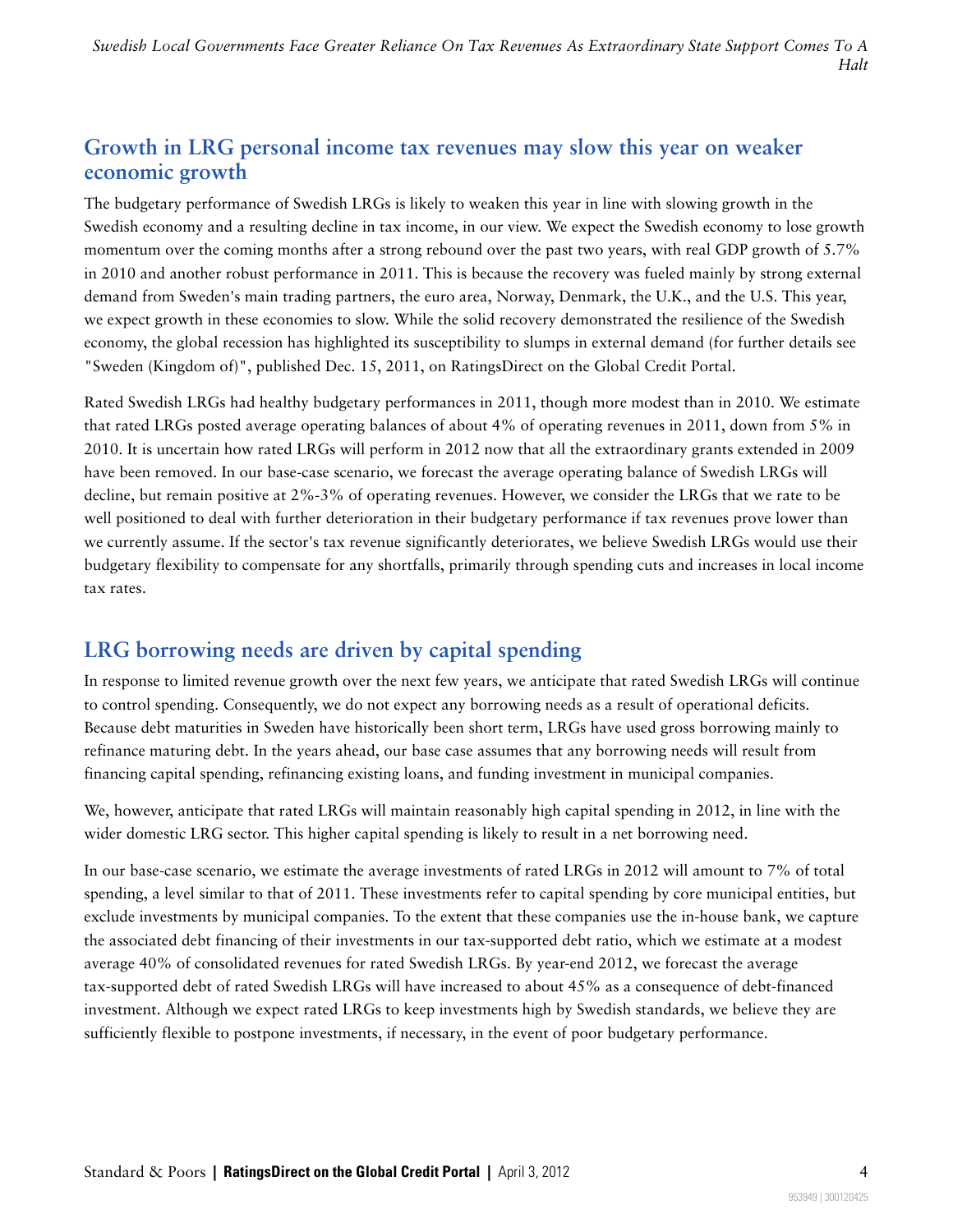*Swedish Local Governments Face Greater Reliance On Tax Revenues As Extraordinary State Support Comes To A Halt*

## <span id="page-4-0"></span>**Pension liabilities are increasing, especially for LRGs that provide health care**

Shifting interest rate assumptions have driven LRG pension liabilities higher in recent years. We estimate that the total pension liabilities of municipalities stood at Swedish krona (SEK) 215 billion at year-end 2010, with the corresponding figure for county councils at SEK180 billion. We estimate the unfunded pension liabilities of rated LRGs at about 40% of total revenues as at year-end 2011, which is largely in line with the sector average. County councils, which provide health care, have higher pension liabilities than municipalities, which do not. Accordingly, Stockholm County Council and the Region of Västra Götaland have unfunded pension liabilities corresponding to 60% of total revenues, whereas the 14 rated municipalities have pension liabilities of only 35%.

In terms of accounting treatment, LRG pension liabilities are typically split, with liabilities accrued before 1998 reported as off-balance-sheet liabilities, whereas those accrued after 1998 are reported on the balance sheet. In 2011, the Swedish Association of Local Authorities and Regions introduced new guidelines for the calculation of LRG pension liabilities. Persistently low interest rates prompted the association to lower its assumption and guidelines for the discount rate used in computing the present value of the sector's pension liabilities. This had an aggregate effect of SEK2 billion on the income statements of for municipalities and SEK6 billion on those of county councils in 2011. The change had no implications for cash flow.

Some rated LRGs, such as Lund and Helsingborg have decided to place their entire future pension liabilities on balance sheet, which will see their income statements more adversely affected in the profit and loss statement than those of their domestic peers. We assess the pension liabilities of rated LRGs as debt-like. Accordingly all pension liabilities, whether on or off balance sheet, are factored into our debt analysis.

## <span id="page-4-1"></span>**A Constantly Fine-Tuned LRG System Underpins The Ratings**

The Swedish LRG system is a key supporting factor in our ratings on the country's LRGs. A key aspect of the system is the principle of equalization, whereby adverse income levels and cost structures are compensated by state grants and transfers of revenues from wealthy LRGs to those with less affluence. While major reforms to the system are rare, it is constantly refined and subject to fine tuning. In 2011, two central government inquiries into the sector's institutional framework presented their findings.

#### **Proposals suggest amendments to the equalization system in 2013**

In 2008, the central government commissioned a survey to investigate the sector's equalization system with a view to better understanding how it relates to and affects local economic growth possibilities. The survey concluded that the equalization system in its current form does not impede LRG growth, but proposes some amendments to improve transparency.

Specifically, the survey suggested that equalization of LRG income be harmonized for both municipalities and county councils at 115% of the national average tax base. The proposal passed into law on Jan. 1, 2012. Previously, the levels stood at 115% for municipalities and 110% for county councils. The rebalancing is expected to facilitate reallocation of revenue to municipalities from county councils and vice versa. Such reallocations can occur whenever the provision of a public service changes hands from one tier of government to the other.

The survey suggests other amendments to the cost equalization mechanism as of Jan. 1, 2013. For example, it suggests simplification of the model for identifying adverse cost structures in areas such as pre-schooling, child care,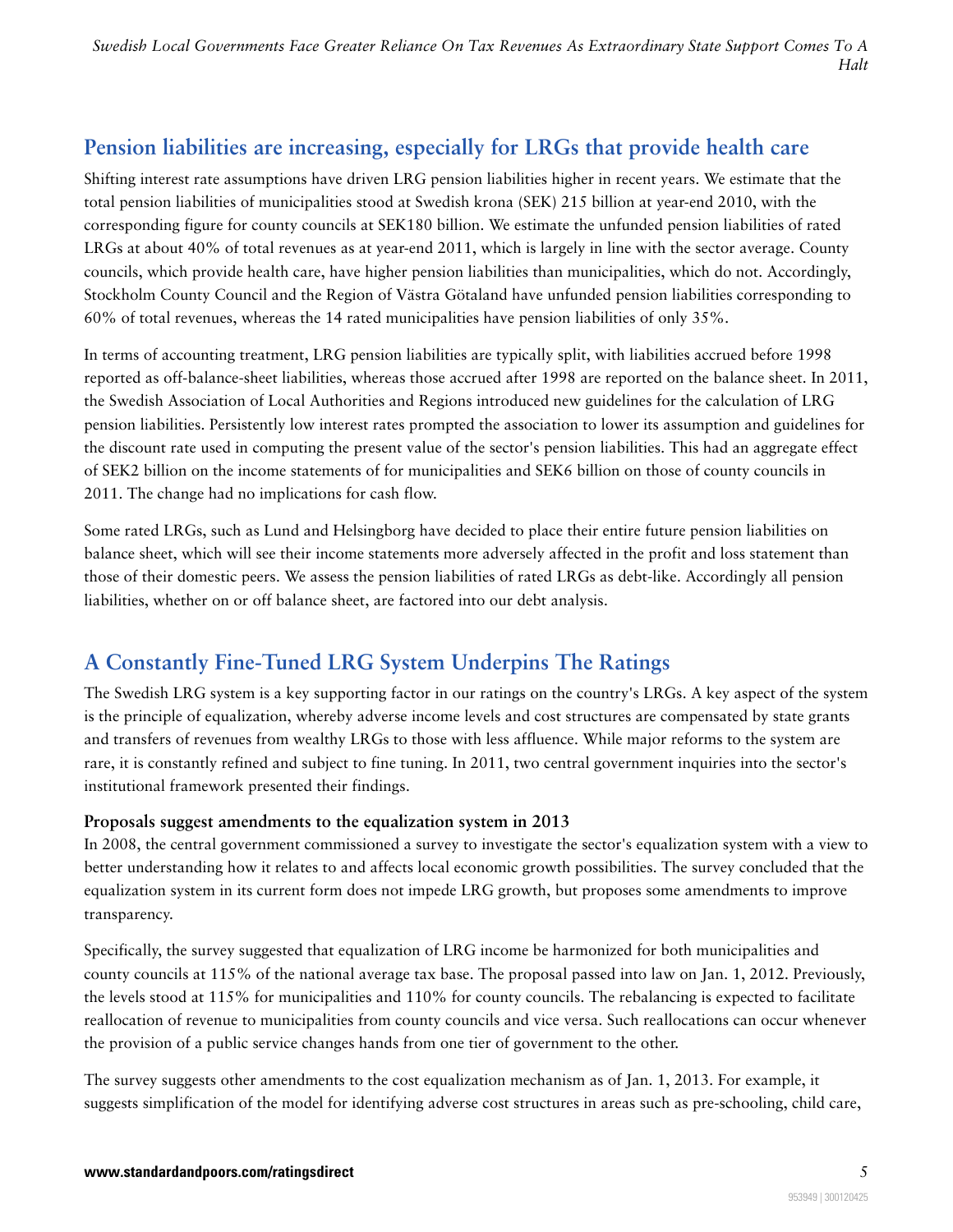and education to put more emphasis on the age structure of the local population. A few municipalities stand to be hit hard by the proposed changes. For example the Municipality of Lund will have to contribute an additional SEK130 million in total to the amended equalization system. Similarly, the Region of Västra Götaland and the City of Stockholm are likely to be significantly adversely affected.

The survey further suggests implementing the proposed changes to the equalization system over a five-year period. The proposals are open to debate by sector participants until the central government takes a final decision on final implementation. It is not yet clear if any of the proposed revisions will be included in the central government budget bill in April 2012.

In our view, the proposals as they stand will have little impact on the supportive principles of the equalization system. We currently assess the Swedish institutional framework as predicable and supportive as our criteria define those terms and assign the highest score of 1 (on a scale of 1-6) under our LRG rating methodology. We do not expect the proposals to alter this.

#### **SEK50 billion stabilization fund proposed**

The 2008-2009 global financial crisis sent the Swedish economy into deep recession and significantly reduced LRG revenue generation. To deal with the loss of revenues while remaining compliant with a legally binding "balanced budget requirement", Swedish LRGs reduced operating spending, which quickly reduced the sector's overall consumption.

In September 2011, a central government study investigating the LRG sector's response to the 2009 economic downturn presented its findings and two key conclusions.

First, it proposes that LRGs should be allowed, to a greater extent than at present, to build up funds during upswings in the economic cycle to be used to even out revenue declines in economic downturns, thereby avoiding significant cuts in consumption. The study claims that this would enforce a longer-term view of the balanced budget requirement and help individual LRGs to save. In addition, it would promote "good economic housekeeping" at a local level and increase local responsibility for long-term economic sustainability.

Second, the study proposes a centrally administered stabilization fund to be funded by yearly stabilization fees from LRGs amounting to 0.15% of the local tax base (about SEK2.5 billion yearly for the entire sector). The fund would accumulate to a target SEK25 billion and be supplemented by a state credit line of an equal amount. Under the proposal, the fund would serve as an automatic stabilizer of revenues when the nominal annual growth of the sector's tax revenues is below 2.2%, thereby increasing revenue predictability.

The proposals, if enacted, could be introduced as early as 2013. We note, however, that the proposed stabilization fund has drawn criticism and we do not expect it to materialize in its currently proposed form. We do not expect the adoption of either proposal to alter our view of the fundamental supportiveness of the LRG sector's institutional framework.

#### **Decision on proposed administrative reform put on hold**

A parliamentary committee on public sector responsibilities (Ansvarsutredningen) has proposed the merger of Sweden's 20 counties into 6-8 larger administrative units and the central government has encouraged counties to seek such mergers on a voluntary basis through the Swedish Association of Local Authorities and Regions. The deadline for applications for voluntary mergers was January 2012.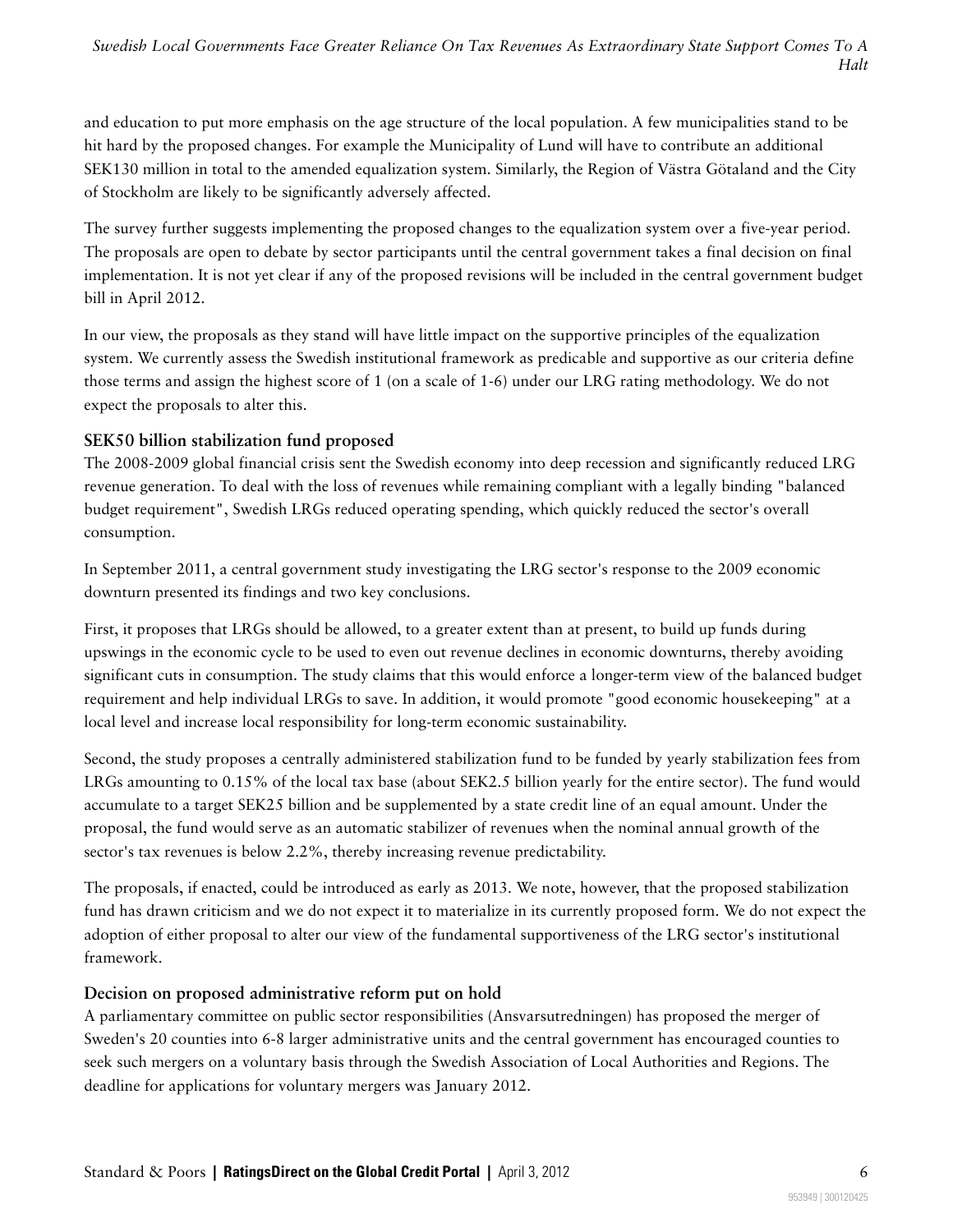We understand that informal talks have been conducted across the sector but so far we are unaware of any concrete decisions. In fact, it appears that efforts to reach voluntary mergers have mostly ground to a halt with only a limited number of counties actively proceeding. It is likely that any significant re-organization along the lines proposed by the committee will be put on hold until after the next general elections in 2014.

We are unaware that either of the two county councils we rate, namely Stockholm County Council and the Region of Västra Götaland, are considering mergers with neighboring county councils. We consider them to be of an adequate size to avoid having to seek merger partners. Previous LRG mergers suggest that well-established procedures are already in place. For this reason we expect any mergers to have no obvious rating implications for rated LRGs.

#### **Additional Contact:**

International Public Finance Ratings Europe; PublicFinanceEurope@standardandpoors.com